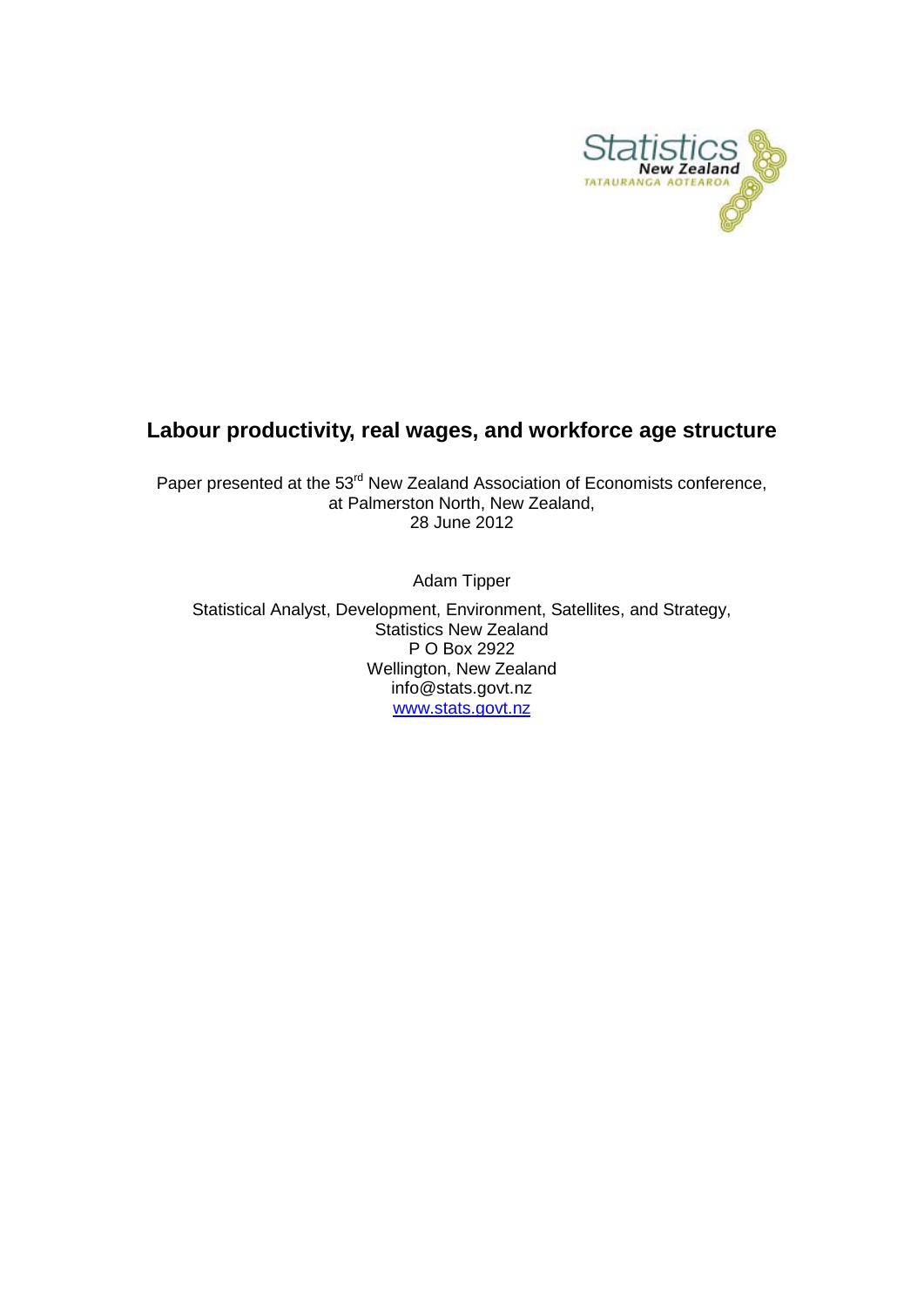

This work is licensed under the [Creative Commons Attribution 3.0 New Zealand](http://creativecommons.org/licenses/by/3.0/nz/deed.en) licence. You are free to copy, distribute, and adapt the work, as long as you attribute the work to Statistics NZ and abide by the other licence terms. Please note you may not use any departmental or governmental emblem, logo, or coat of arms in any way that infringes any provision of the [Flags, Emblems, and Names](http://www.legislation.govt.nz/act/public/1981/0047/latest/DLM51358.html)  [Protection Act 1981.](http://www.legislation.govt.nz/act/public/1981/0047/latest/DLM51358.html) Use the wording 'Statistics New Zealand' in your attribution, not the Statistics NZ logo.

#### **Liability**

The opinions, findings, recommendations, and conclusions expressed in this paper are those of the authors. They do not represent those of Statistics New Zealand, which takes no responsibility for any omissions or errors in the information in this paper.

#### **Citation**

Tipper, A (2012, June). *Labour productivity, real wages, and workforce age structure.* Paper presented at the 53<sup>rd</sup> New Zealand Association of Economists Conference, Palmerston North.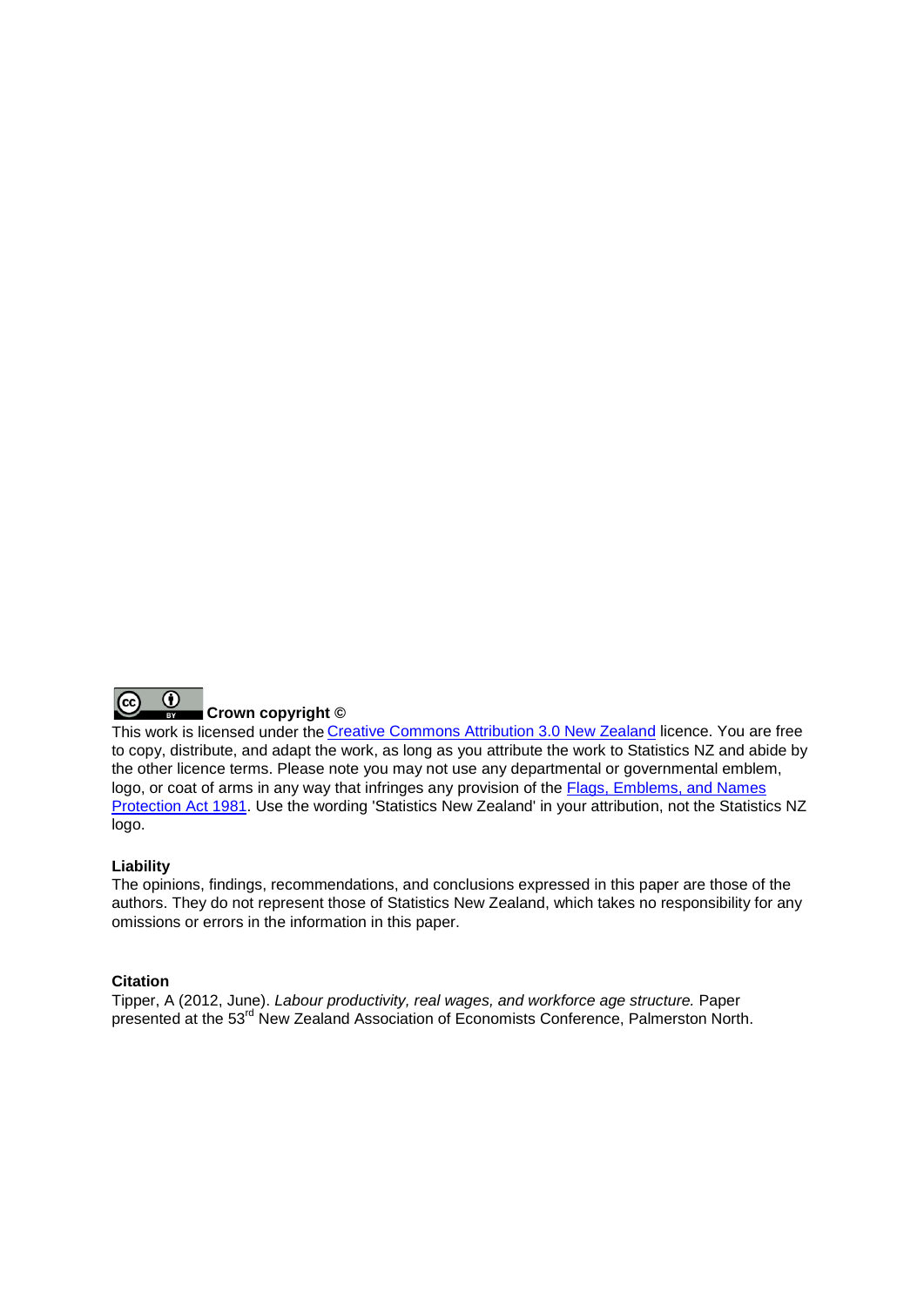# Abstract

This paper examines the role of workforce age structure on real wages, labour productivity, and the productivity-real wage gap in New Zealand across the period 2001–2007. Using an industrylevel approach, no significant differences between labour productivity and workforce age structure are found. This result holds under a range of sensitivity tests: however, real wages for younger workers are significantly lower. The productivity-real wage gap does not generally hold for older workers, but the data provides some evidence that younger workers are paid less than their productivity would warrant. This, in turn, suggests that seniority wage schemes are not typically present in New Zealand, and that focus should be given to how wages are set for younger workers.

# Introduction

New Zealand's population and workforce are ageing. Declining levels of fertility and increasing life expectancy suggest that the proportion of those aged 65 and over to the whole population will increase from 13 percent in 2011 to 25 percent in 2061 (Statistics New Zealand, 2011). While the potential effects of New Zealand's ageing population on labour force participation and government finances have been well explored (Bell et al., 2010; Boston & Davey, 2006), little is known about the relationship between productivity and ageing. A number of international studies (Skirbekk, 2003; Werding, 2008) suggest that population ageing might negatively impact on labour productivity. Because productivity is often seen as a key long-term indicator of living standards, a decline in productivity due to population ageing ultimately places pressure on the competitiveness of the economy (Walewski, 2008). The age-productivity differentials, and gaps with wages, could also impact on the projected fiscal costs of population ageing, given the links between ageing, productivity, wages, and New Zealand Superannuation (Bell et al, 2010).

Productivity is generally seen to be one of the main policy responses to meet the fiscal challenges of ageing (OECD, 2006). This is particularly true in New Zealand where labour force participation rates are already relatively high (Ministry of Social Development, 2011), and it is difficult to influence fertility and migration. If the relationship between ageing and productivity could be more clearly established, then greater insight into the impact productivity might have on other economic variables (and the potential efficacy of increasing productivity to meet the economic challenges of population and workforce ageing) might be obtained.

Moreover, by exploring the relationship between real wages and ageing (and the productivity-real wage gap), the economic incentives to help older workers remain in the labour market, the functioning of the labour market, and intergenerational equity might be better understood. If older workers are paid at a rate greater than their productivity (which may be the case if seniority wage schemes exist), then this analysis can also assess whether an older workforce can be afforded by employers.

The relationship between workforce ageing, real wages, and productivity can be assessed at any level of aggregation. Most studies have concentrated on firm- or individual-level relationships, relatively few have focused on the economy level, and only one has considered the intermediate industry level of the economy (Mahlberg, Freund, & Prskawetz, 2012). It is not necessarily the case that a decline in productivity with age at the firm- or individual-level holds at a higher level of aggregation: the distribution of economic factors is crucial when comparing across the aggregation hierarchy. To derive a complete picture of the age-wage-productivity relationship, and to understand its various policy implications, analysis is needed at various levels of aggregation.

The industry-level approach, outlined in Mahlberg et al. (2012), is used in this paper to address the relative lack of evidence at this level of aggregation. This approach accounts for fixed industry effects that are otherwise omitted from macroeconomic models. It also makes use of Statistics NZ's new 'levels of labour hours paid' series which is appropriate for productivity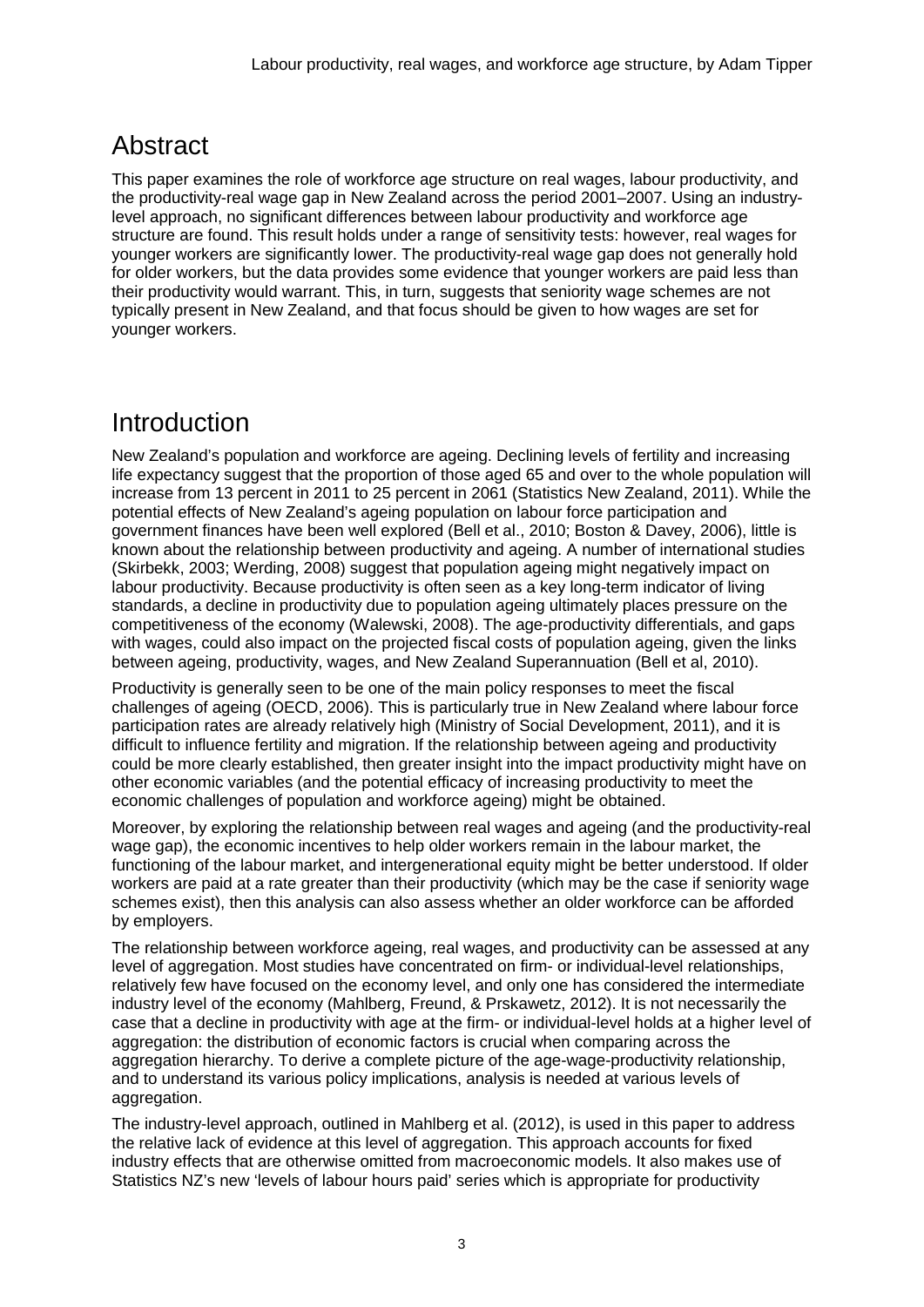analysis. By identifying some of the factors that may have contributed to the productivity-real wage gap (such as workforce age structure, firm size, and capital deepening), and accounting for heterogeneity across industries, this paper further explores the finding that the gap between real wages and productivity growth has widened in a number of industries (Rosenberg, 2010).

This paper begins with an informal overview of the economic theory of ageing, wages, and productivity and summarises the empirical research in this area. A formal model is then presented which decomposes labour input into age groups and relates these groupings to labour productivity and real wages. The econometric estimates of the model are then presented. It is concluded that, relative to middle-aged workers, neither younger nor older workers are significantly more or less productive. This finding is robust across specifications. However, a significant productivity-real wage gap is found for younger workers, but not for older workers. This suggests that seniority wage schemes are not present in New Zealand, and that focus should be given to how wages are set for younger workers.

# **Background**

## **Population and workforce ageing**

New Zealand, like many other countries, is undergoing a permanent and unprecedented shift to an ageing population. The decline in fertility rates and increased life expectancy suggest that the population of New Zealand will grow from just over 4 million in 2006 to nearly 5.5 million in 2051. Not only will the population be one third larger than its current size, it will also be older: the median age of 36 in 2006 will shift to over 45 by 205[1](#page-3-0).<sup>1</sup>

This demographic shift has already meant that the average age of New Zealand's workforce has risen. In 1991, the median age of the labour force was 36; by 2006 it was 40. The median age will continue to rise until 2016, after which it will stabilise at the age of 42-43 (Statistics NZ, 2010). Figure 1 shows that the proportion of older workers in the labour force (defined as those between 45 and 64) increased from 25 percent in 1991 to 38 percent in 2011. The gradual increase in the median age of the workforce reflects both the general ageing of the population and the increased labour force participation rates among older workers.

### **Theory**

An increase in the proportion of older workers may benefit productivity simply because an older work force is more experienced (Becker, 1962). The possibility for diminishing returns, however, needs to be considered as cognitive abilities decline with age (Skirbekk, 2003). The link between age and wages was primarily established in Lazear's (1979) model, where compensation for worker effort is delayed, thus leading to wages increasing with age.

While cognitive abilities may decline with age, there are a number of reasons why productivity might increase with age, or why a decline in cognitive ability on productivity may be offset by other characteristics of the worker. Davey (2007) summarises the attitudes towards older workers in New Zealand. Older workers are, in general, likely to be more experienced, have more institutional knowledge, and be seen to be more reliable, loyal, and committed. However, older workers are also perceived to have problems with technology and adaptability, be less flexible and more resistant to change, more expensive to employ, and lacking ambition, innovation, and creativity. The decline in health as the worker ages means that they become less physically able and have less energy for the job. While this may lead to a decline in productivity,

<span id="page-3-0"></span> $1$  Based on Statistics NZ's mid-range (Series 5) projections. The mid range projections of the labour force assume medium labour force participation rates, medium migration, medium life expectancy and medium fertility.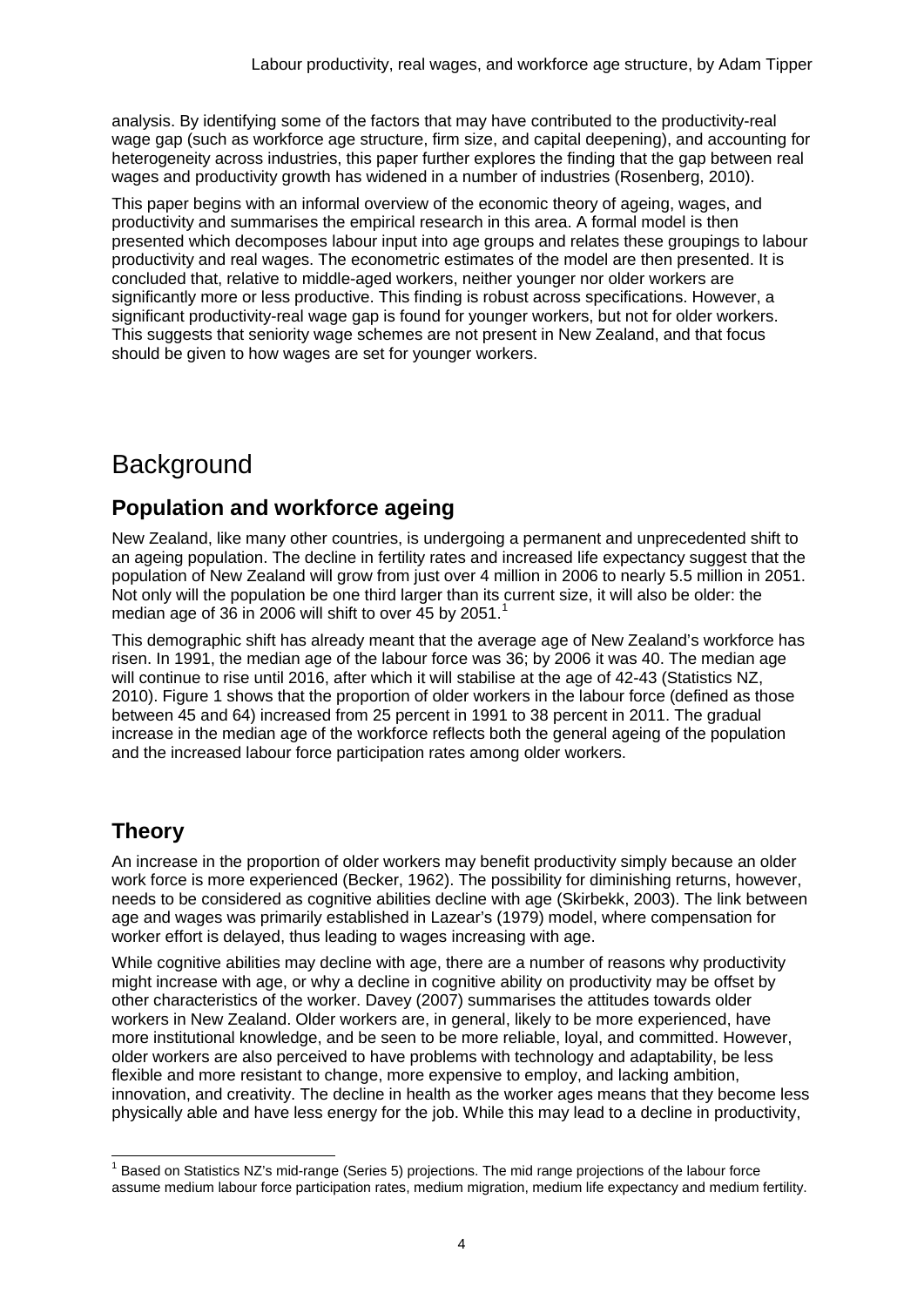empirical studies show that health and wages are also strongly correlated. This implies that the wage mechanism works to reflect any productivity decline experienced from a decline in health.





Source: Statistics New Zealand

If markets are competitive, then workers should be paid their marginal revenue products of labour. Observed changes in the productivity-age profile should therefore be reflected in the wage-age profile. A number of factors, such as imperfect competition, may, however, drive a wedge between real wages and productivity across age groups. Ioannides and Pissarides (1985) show that if the labour market is characterised by monopsony power (where one employer is able to set market wage rates for all age groups), then the marginal productivity for a younger worker is greater than the wage rate, while it is equal to the wage rate for older workers. In the model, younger workers can stay with the firm to be promoted at a later date. The difference between productivity and real wages only exists for younger workers because the participation decision depends on discounted lifetime earnings, whereas older workers base their decision on outside options.

An alternative explanation for productivity-real wage gaps by age could be that lower levels of experience mean that there is a degree of risk associated with younger workers. Risk averse employers may therefore be less willing to offer higher wages. It is debatable, however, whether these effects hold at the industry level: they may not hold, for example, if employers observe market wage rates and can offer higher wage rates to attract higher quality workers.<sup>[2](#page-4-0)</sup> The age productivity-real wage effect may thus be lessened if tenure or educational status can be accounted for.

Imperfect information, team structure, and bargaining may also provide insight into the gap. Where workers are segmented into teams, imperfect information regarding the productivity of younger workers may result as their productivity may not be completely observed. If bargaining power also increases with age, which is a fair assumption given the higher occupation status and experience of older workers, then this too could result in a discrepancy between wages and productivity.

Analysing the relationships between wages, productivity, and age can be conducted at a microeconomic or macroeconomic level. The microeconomic approach relates productivity to an individual's age or the average age of workers in a firm, and thus examines the effect of human capital on productivity. The macroeconomic and industry approaches assess the role of workforce age composition and structure.

<span id="page-4-0"></span> $2$  This assumes that there are market imperfections as firms set wages, and that workers can effectively signal their quality.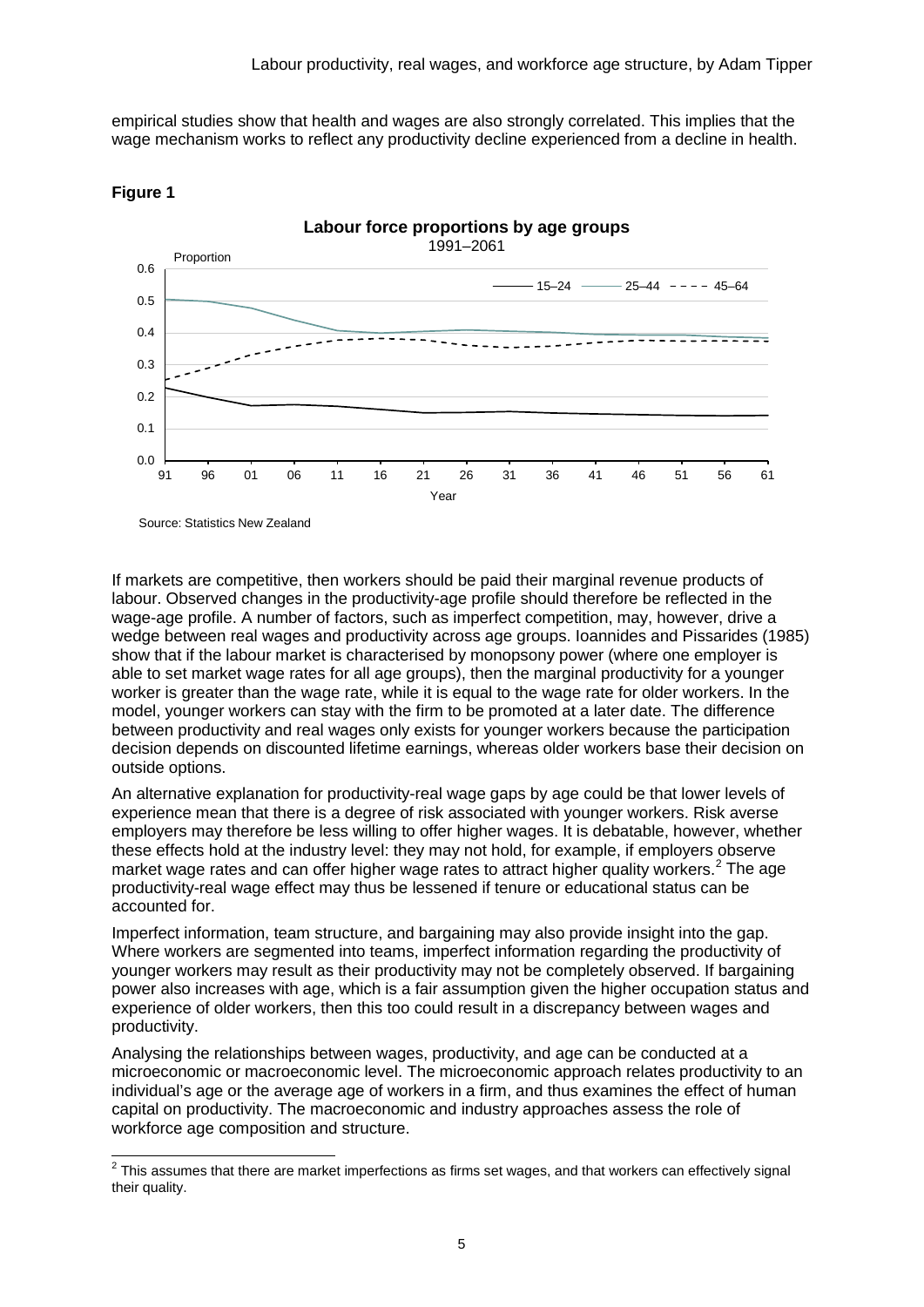Assessing the age-productivity-real wage relationship at the industry level is important for a number of reasons.<sup>[3](#page-5-0)</sup> First, the age distribution across firms does not necessarily concur with the distribution within its industry (reflecting an aggregation effect). This may be due to different age distributions between small and large firm sizes. For example, if the age distribution is more dispersed among large firms compared to small firms, then the average age across firms (using a micro approach) may be the same, but the industry distribution will be influenced by the tails in the large firm's distribution.

Second, the industry level approach overcomes the problematic assumption of perfectly inelastic labour supply at the firm level. If the labour supply curve facing a firm, in a perfectly competitive market, is perfectly elastic then a reduction in the firm wage rate leads to all workers leaving the firm. In this case, firms are price (wage) takers and lack the ability to vary wages to adjust workforce age structure. At the industry level, labour supply is elastic. A supply shock (such as demographic change) may therefore impact on firms differently to an industry depending on the distribution of wages within an industry.

However, there are two drawbacks to the industry level approach. First, the production function may differ across levels of aggregation. This means that the Cobb-Douglas production function, used to assess the role of ageing on labour productivity and real wages, may not be appropriate at all levels of economic activity. It is theoretically plausible that the aggregate production function may be of the Cobb-Douglas form, while for industries or firms within the economy it may be of linear form (Houthakker, 1955). The Cobb-Douglas model assumes that capital and labour are perfectly substitutable. Tipper (2011) shows that this is a reasonable assumption at an aggregated level in New Zealand, but is problematic at the industry level where the average elasticity of substitution is around 0.4, implying that a constant elasticity of substitution model is more appropriate.

The second drawback is that the level of aggregation may lead to different implications about the direction of causal effects. At the individual level, age is completely exogenous (ie labour productivity cannot influence a person's biological age). At the industry level, however, high wage workers, who are typically older, may be employed in high labour productivity industries in order to sustain productivity. At the economy level, high productivity growth may lead to more employment opportunities, and those opportunities may be taken by those where the pool of available labour is greatest. This implies that productivity may determine workforce age structure, but in a different way than for a typical industry. Econometrically, however, reverse causation can be difficult to account for meaning that the estimated age-productivity-wage relationships may be biased.

## **Policy context**

The changing age composition of the labour market, and ageing in general, poses a number of challenges for labour market policy. Age related labour market policy tends to focus on participation rather than productivity (OECD 2006, Ministry of Social Development 2011), with productivity seen more as a general policy instrument to meet the fiscal challenges of ageing and to compensate for the increasing dependency ratio. However, if there are differences in productivity and wages across age groups, then there may be trade-offs between productivity and participation policies: increasing labour market participation for a given age group may not lead to optimal productivity gains if the average labour productivity for that group is lower than that of others. However, the (pecuniary and non-pecuniary) flow on effects of unemployment and productivity losses by age need to be factored into any analysis of such trade-offs.

The industry level approach can inform policy about how the labour market is functioning at that level. However, its findings should be contextualised with firm level and aggregate level studies to provide a cohesive understanding of productivity and real wages by age. For example, while microeconomic studies often show a declining age-productivity relationship in a given industry, it

<span id="page-5-0"></span> $3$  Mahlberg et al. (2012) discuss the advantages of the industry approach in greater detail, highlighting the lack of statistical noise at firm level and the need to account for across-firm spill-over effects.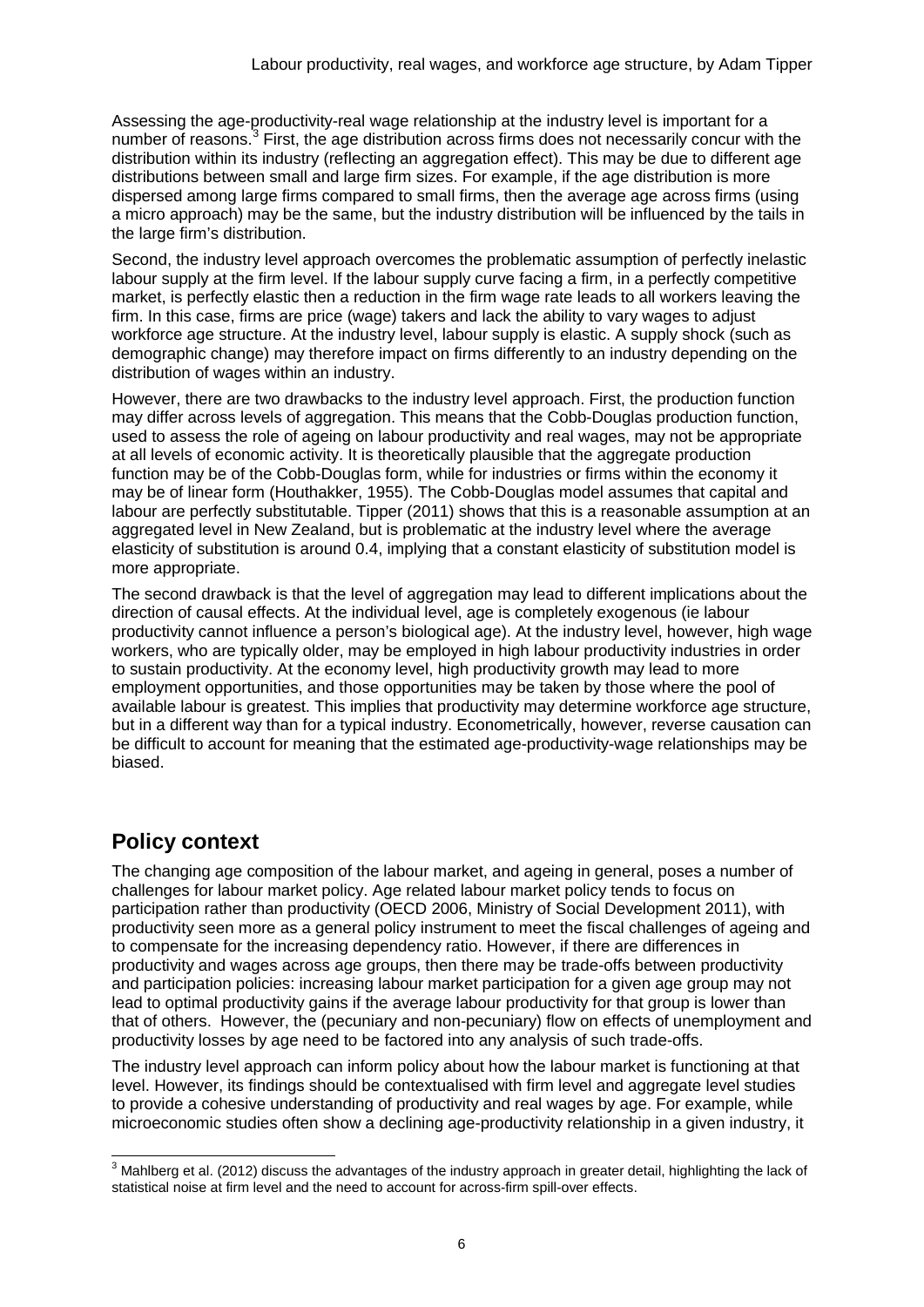needs to be ascertained whether those relationships are significant at the industry level once the data has been aggregated and inter-firm spill-overs (for firms within an industry) have been accounted for.

## **Empirical evidence**

### **International studies**

Skirbekk's (2003) summary of the productivity-age relationship at the individual level, concludes that "the evidence suggests that productivity tends to follow an inverted U-shaped profile, where significant decreases take place from around 50 years of age". Declines in cognitive abilities are seen as the key reason for these declines. Although older workers have more experience, they learn at a slower pace, have reductions in their memory and reasoning abilities, and are likely to have difficulties in adjusting to new ways of working. Declines in productivity with age are observed even after accounting for a range of other factors that may affect the age-productivity relationship (Skirbekk, 2003). [4](#page-6-0)

A number of empirical studies suggest that productivity is declining with age, although the point at which the age effect occurs is contentious. Tang and MacLeod (2006) found that older workers were, on average, less productive than younger workers, and that labour force ageing had a modest negative direct impact on productivity growth (of 0.13 per cent per year) in Canada between 1981 and 2001. Van Ours (2009) used firm level data for Dutch manufacturing firms across the period 2000–2005 to examine the relationship between age, wage, and productivity. The results suggested that the productivity of older workers decreased with age, although the decline was limited, and there was no evidence of a productivity-wage gap at higher ages.

Borsch-Supan and Weiss (2011) studied the relation between workers' age and their productivity in work teams, using data on errors which occurred in the production process of a large car manufacturer. Productivity declines were not found for those aged under 60. Aubert and Crépon (2007) found productivity increased with age until age 40 to 45, but remained stable after this age. The findings of this study, of French firms during the late 1990s, were stable across the manufacturing, trade, and service sectors. Aubert and Crépon also rejected the hypothesis that the lower employability of older workers was due to a significant wage-productivity gap, at least before age 55.

Many studies have assessed the relationship between ageing and productivity using samples of manufacturing firms (Ilmakunnas et al., 1999; Hageland and Klette, 1999; Hellerstein et al. 1999), although the findings are also present for non-manufacturing industries (Crépon et al., 2002; Haltiwanger et al., 2002). Gobel and Zwick (2011) argue that age-related productivity may differ across industries due to differences in skills, physical demands of workers, or management techniques. However, no empirical differences in age-related productivity between manufacturing and service sector workers in Germany could be established. Cataldi, Kampelmann, and Rycx (2011) show that while productivity declines with age in Belgium, it is similar across firms with different levels of information and communication technology intensity. In addition, Cataldi et al. find that younger workers are paid less than their marginal productivity would dictate, while the converse is found for older workers, thus supporting Lazear's (1979) model of deferred compensation.

Empirical studies of the relationship between workforce ageing, productivity, and wages have also been conducted at the industry level, although this approach is much less common. Mahlberg et al. (2012) analyse the link between the age structure of the labour force and average labour productivity and wages in Austria using industry level data covering the period 2002– 2007. They find a positive correlation between the share of older employees and productivity, but no significant relationship between the share of younger employees and productivity. In exploring

<span id="page-6-0"></span> $4$  In addition. output as well as productivity may decline with age. Andersson et al. (2002) found a decline in firm's value added for those aged 50 or over and with lower education levels. Hageland and Klette (1999), also using value added, found the decline to occur from age 30 after accounting for a range of firm-specific factors.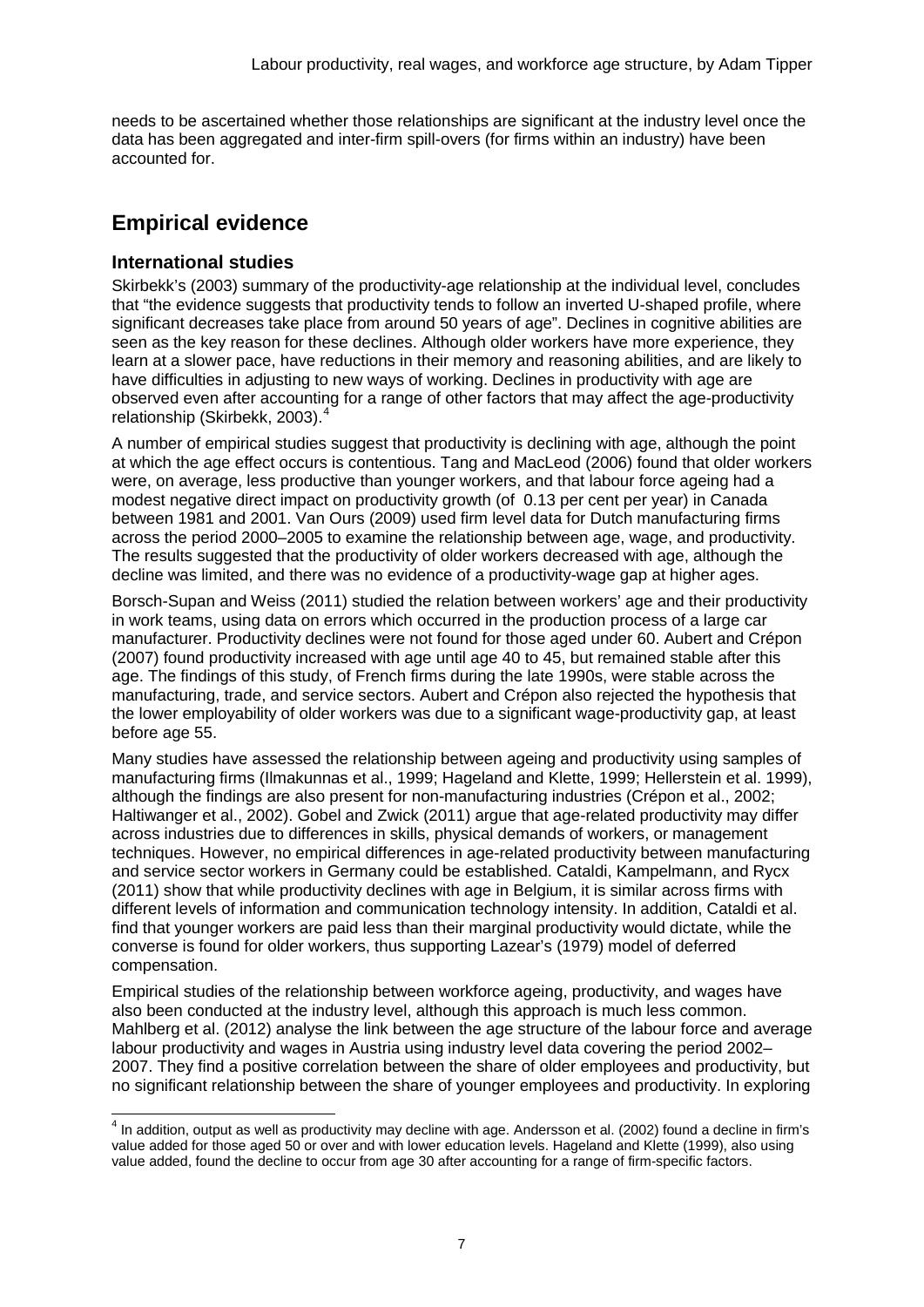the effect of workforce age structure on wages, they find that the estimated age-wage pattern does not hint at an over-payment of older employees. Gronqvist (2009) examined the effect of an older labour force on labour productivity in Finland between 1995–2005 using industry level data. While the historical effects of workforce ageing on productivity are found to be negative, the effect from demographic change is forecasted to be positive from 2010, at around 0.2–0.7 percentage points per year between 2010 and 2020.

### **New Zealand studies**

There is a lack of evidence on the direct relationship between ageing and productivity in New Zealand. The quality-adjusted labour productivity series produced by Statistics NZ provides some indication of the correlation between age and productivity. The model uses the estimated effect of experience (derived from age) on wages to account for skill in the labour market, and then incorporates this effect into the estimates of labour input. The effect of ageing on labour productivity is therefore indirect rather than direct. The quality-adjusted labour input series has grown at a faster rate than the headline series since 1998 (1.3 percent versus 0.9 percent per annum) reflecting increased skills in the workforce (Statistics NZ, 2012b). Labour productivity has correspondingly declined during this period. The quality adjusted series, however, is based on a microeconomic framework and micro data. As discussed earlier, this effect may differ when a macroeconomic approach is adopted. In addition, the effect of age on productivity in the qualityadjusted series impacts on nominal rather than real wages.

Gardiner, Bell and Rodway (2012) analyse the relationship between productivity and ageing at the macroeconomic level in order to assess the sensitivity of fiscal projections. Ordinary least squares regressions show an inverted-U shape relationship between real wages and ageing. However, in relating ageing and wages to productivity, their analysis still relies on the assumption that wage growth is approximately equal to productivity growth for all age groups. After accounting for the relationship between real wages and ageing and changing demographics, labour productivity is projected to be similar to baseline assumption growth of 1.5 percent. This suggests that New Zealand's fiscal projections are robust to productivity-age differentials.

Analysis of the productivity-real wage gap shows that real wages have grown slower than labour productivity since 1996 (Rosenberg, 2010). However, neither the age structure of industries or heterogeneity of industries is accounted for in Rosenberg's analysis. If the effect of workforce ageing on productivity is fixed across industries, then an alternative approach to the observed productivity-real wage gap that accounts for this may provide further insight into the drivers of the gap.

## Model

Assessing the relationship between workforce age structure and labour productivity begins with a production function relating value added to the factors of production (capital and labour) with a Hicks-neutral technical progress parameter (the Solow residual). The production function is assumed to be of the Cobb-Douglas form. This approach has been the most frequently used in the productivity literature (Miller, 2008), and has important properties (such as constant returns to scale and constant factor shares) and assumptions that facilitate productivity analysis. The production function takes the form:

$$
V_i = A_i(t)L_i^{\alpha}K_i^{\beta}
$$

 $β$  (1)

where  $V_i$  = industry chain-volume value added;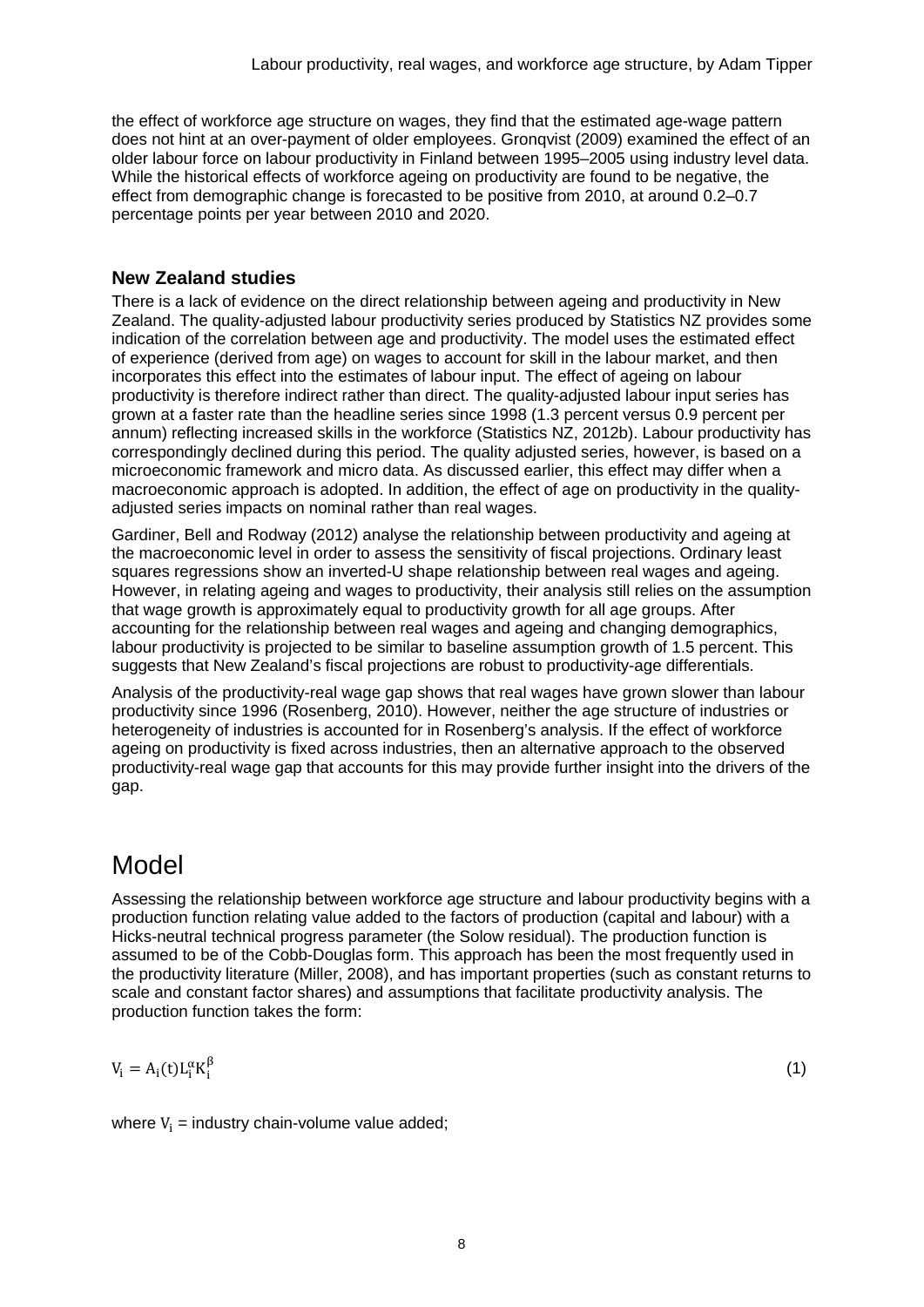$A_i(t)$  = a parameter that captures disembodied technical shifts over time – ie outward shifts of the production function allowing output to increase with a given level of inputs (or multifactor productivity).

 $L_i$ = industry labour inputs;

 $K_i$ = industry capital inputs; and

 $α, β=$  industry factor weights.

Accounting for the age of workers requires manipulation of the labour input term. Assuming that there is perfect substitutability (or homogeneity) between workers of different ages, the labour input series for industry i can be expressed as a weighted additive sum:

$$
L_i = \sum_{k=0}^{m} \gamma_{ik} L_{ik}
$$
 (2)

The  $\gamma_{ik}$  weights represent a productivity parameter for each age group k. To show the effect of workforce structure on productivity and wages, Equation 2 can be rearranged to define industry labour input as:

$$
\ln L_{i} = \ln \gamma_{i0} + \ln \gamma_{i} + \ln(1 + \sum_{k=1}^{m} \gamma_{ik} \frac{L_{ik}}{L_{i}})
$$
\n(3)

Combining this with Equation 1, assuming that  $\gamma_{ik} = \gamma_k$ , and imposing constant returns to scale  $(\alpha + \beta = 1)$ , the relationship between workforce age structure and labour productivity is:

$$
\ln \frac{v_i}{L_i} = \alpha \ln \frac{K_i}{L_i} + (1 - \alpha) \sum_{k=1}^{m} \gamma_k \frac{L_{ik}}{L_i} + \ln A_i(t)
$$
\n(4)

Equation 4 shows that labour productivity is a function of the capital-to-labour ratio, workforce age structure, and multifactor productivity. The age group decomposition included in Equation 4 enables more of the multifactor productivity residual to be explained. By analogy, the relationship between real wages in a given industry and workforce age structure is:

$$
\ln \frac{w_i}{L_i} = \alpha \ln \frac{K_i}{L_i} + (1 - \alpha) \sum_{k=1}^{m} \gamma_k \frac{L_{ik}}{L_i} + \ln A_i(t)
$$
\n(5)

### Data

Empirical implementation of Equations 4 and 5 requires data on value added, labour input, real wages, capital input, and the age of workers by industry.<sup>[5](#page-8-0)</sup> Labour productivity is defined as value added (in constant 1995/96 prices) for an industry over hours paid. Value added data is sourced directly from National Accounts. Hours paid for each industry is sourced from the labour volume series, used in the compilation of productivity statistics. This is a composite series using data from the Linked-Employee-Employer Dataset (LEED), Household Labour Force Survey, Quarterly Employment Survey, and the Business Demography Database. Real (gross) wages were derived as total labour income divided by labour hours paid, deflated by the producers price index (PPI) for inputs.<sup>[6](#page-8-1)</sup> Although alternative price deflators, such as the consumers price

<span id="page-8-0"></span> <sup>5</sup> Further details on the data sources and construction of the series can be found in *Productivity statistics: Sources and methods,* Statistics New Zealand (2011b).

<span id="page-8-1"></span> $6$  Industry-specific PPIs were used where available. Where industry-specific PPIs could not be applied, the PPI for the industry-aggregate were used. The PPI for agriculture, forestry, and fishing was applied to forestry; the PPI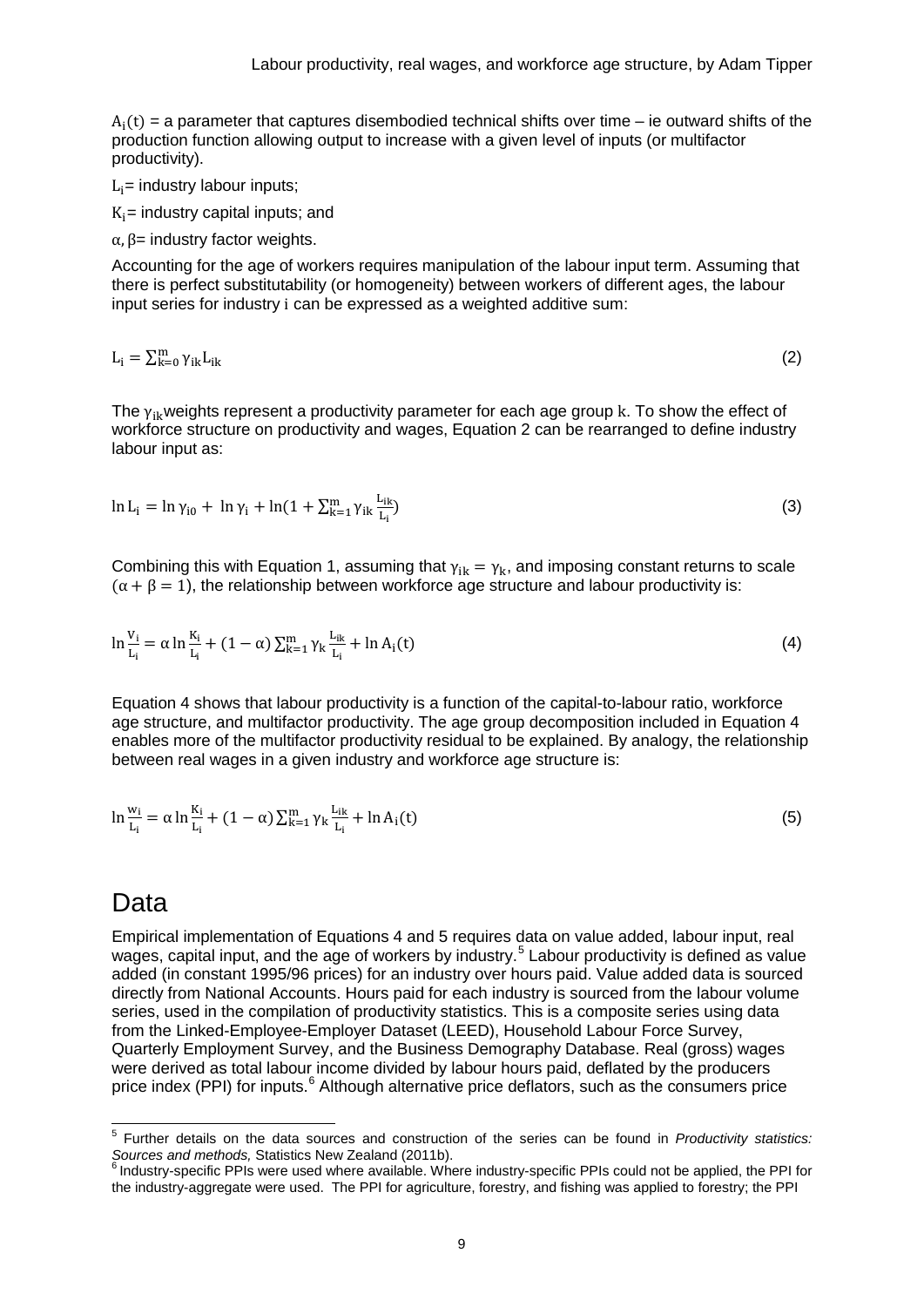index, could have been used, the model is constructed from the perspective of the producer and therefore the PPI is considered to be appropriate.

Three age groups, 15–24, 30–44, and 45 and over, were used to show workforce age structure. These groupings are consistent with those used in Statistics NZ's (2010) labour force projections. Broad groupings are advantageous in order to reduce the number of regressors in the model. However, it is worth noting that the definition of an older worker can be contentious and may change over time. McGregor (2007), for example, notes that the definition of older workers ranges from 40 and over to 55 and over. To check whether the results were sensitive to these age groups, models were also analysed using 15–29, 30–49, and 50 years and over age groupings. This last set of age groups is consistent with those used by Mahlberg et al. (2012).

Additional control variables accounted for in the model included the capital-to-labour ratio, gender, the worker turnover rate, tenure, and proportions of large and medium sized firms (relative to small firms). These variables reflect both employer and employee characteristics, and are included in the model to capture any further influences on labour productivity and real wages that may otherwise be attributed to age structure (ie to mitigate omitted variable bias).<sup>[7](#page-9-0)</sup> The capital-to-labour ratio for a given industry was defined as the ratio of the productive capital stock to hours paid and is specified in levels.<sup>[8](#page-9-1)</sup> The worker turnover rate and firm size variables may reflect distortions from the assumption of a perfectly competitive labour market which may affect labour productivity or real wages. The age groups, gender proportions, and firm size variables are constructed from person level counts.<sup>[9](#page-9-2)</sup> This means that these variables do not fully account for hours paid, or even full-time and part-time differences. The tenure variable is based on the number of jobs. Although related to age, tenure may have a distinct relationship with productivity and real wages. For example, although older workers may be receive higher wages, the starting rate for an older worker who has moved jobs may still be less than another worker of equivalent age who has longer tenure if the firm considers that there will be lags before the productivity gains are realised.

The period of analysis covers the years 2001 to 2007. The year 2001 is taken as the starting point because the data for workforce age structure (LEED) and all control variables are only available from this year. Data until 2007 is used as this is the last year for which constant price value-added and productive capital stock data at industry-level is available. This period reflects some of the largest structural changes in the age composition of the workforce, as shown previously in Figure 1.

The industries included in the analysis are those covered by the measured sector. From 2001, the measured sector covers the following Australia New Zealand Standard Industrial Classification 1996 (ANZSIC96) industries: agriculture, forestry, and fishing; mining; manufacturing; electricity, gas, and water supply; construction; wholesale trade; retail trade; accommodation, cafes, and restaurants; transport and storage; communication services; finance and insurance; property and business services; cultural and recreational services; and personal and other community services. This meant 24 industries were included in the model; 13 of these are at the one-digit level; nine were the manufacturing sub-industries; and property services and business services were separated. The government administration and defence, health, and community services, and education industries were excluded from this analysis as the outputs for these industries are largely based on inputs to production. In 2007, the measured sector covered 80 percent of the economy in terms of current price gross domestic product (GDP).

-

for aggregate manufacturing was applied to the following manufacturing industries: food, beverage, and tobacco products; wood and paper products; petroleum, chemical, plastic, and rubber products; metal products; machinery and equipment; and furniture and other.

<span id="page-9-0"></span> $^7$  Mahlberg et al. (2012) control for education, occupation, and proportion of full-time and part time workers. These variables were not accounted for in this analysis as they were not available at the required level.

<span id="page-9-1"></span><sup>&</sup>lt;sup>8</sup> This definition of the capital-to-labour ratio differs from that used in productivity statistics as land and inventories which are not included in the perpetual inventory method (used to derive the flow of capital services), are not accounted for in this analysis.

<span id="page-9-2"></span> $<sup>9</sup>$  Small firms were defined as those with less than 19 employees, medium size firms as those with 20-99</sup> employees, and large firms as those with over 100 employees. Changing the definitions of firm size had little material impact on the fixed effects estimates.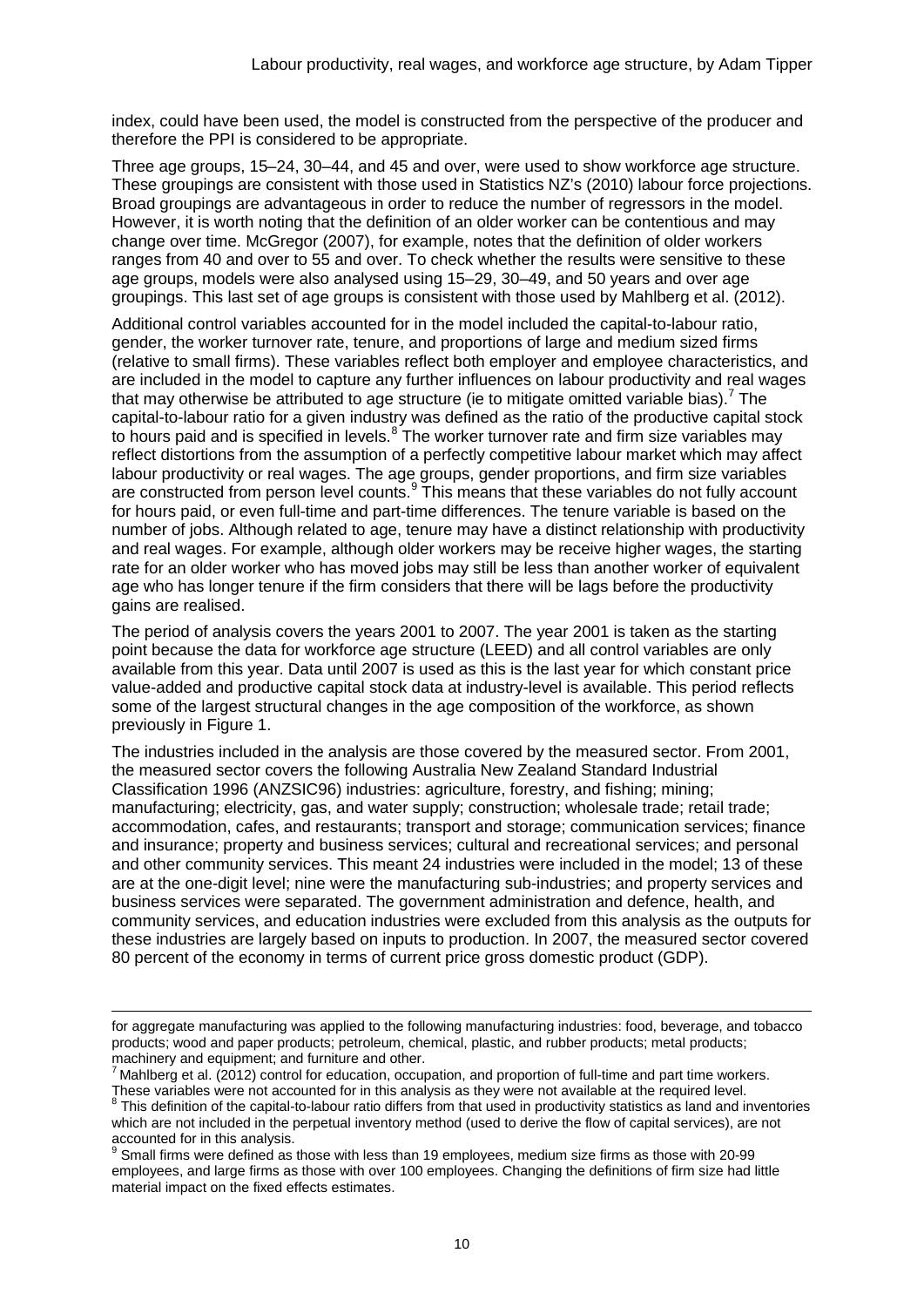## Methods

As the available data contain cross sectional and time series elements, Equations 4 and 5 can be generalised as:

$$
y_{it} = x'_{it}B_i + a'z + u_{it}
$$
 (6)

This formulation accounts for the cross section (industry) and time series nature of the data. The  $x'_{it}$  term is the set of time varying explanatory variables (the age groups and the additional control variables), B is the set of parameters to be estimated, a′ z represents the heterogeneity to be accounted for, and  $u_{it}$  is an independent and identically distributed error term. The decision between estimators depends on the assumption regarding the sources of heterogeneity. If it is assumed that the industry effect is correlated with the explanatory variables, then the fixed effects model is appropriate. This approach recognises that there is heterogeneity across industries which should be accounted for. In this case, Equation 6 can be written as:

 $y_{it} = x'_{it} B_i + a_i + u_{it}$  (7)

where  $a_i$  is the time invariant industry specific effect to be estimated. A priori, the assumption that  $cov(x, a) \neq 0$  is valid if different industries are composed of different age structures, and changes

The panel data approach with fixed effects is preferred to account fully for the cross sectional and time series nature of the data, and to reflect the heterogeneity of industries. The baseline model includes all 24 industries, all control variables, and spans the period 2001–2007. A range of sensitivity tests were employed, such as: dropping all control variables; changing age group structure; dropping selected industries; and accounting for non-linearity in the age groupproductivity and wage relationship.

in age structure are more pronounced in certain industries.

When the same explanatory variables are used in both the productivity-age and real wage-age regressions, a comparison of the effects of age on these two variables can be made and it can be tested whether older and younger workers are overpaid (Mahlberg et al., 2012). Similar comparisons can also be made for control variables. Appropriate control variables can reflect departures from perfect competition in labour markets. Manning (2003), for example, shows that monopsony power is a fundamental feature of labour markets due to search frictions while Kaufman (2007) shows that the perfect competition assumption is problematic from an institutional economics perspective.

## **Results**

### **Descriptive statistics**

Figure 2 shows that labour productivity is decreasing in the proportion of younger workers, increasing slightly in the proportion of middle-aged workers, and increasing with the proportion of older workers. A similar pattern is present for real wages and age groups (see Figure 3).

Industry-specific effects can be observed in the relationship between age groupings and labour productivity, while there is less of a pattern in the wage-age groupings. There also seems to be greater dispersion among the older age groups.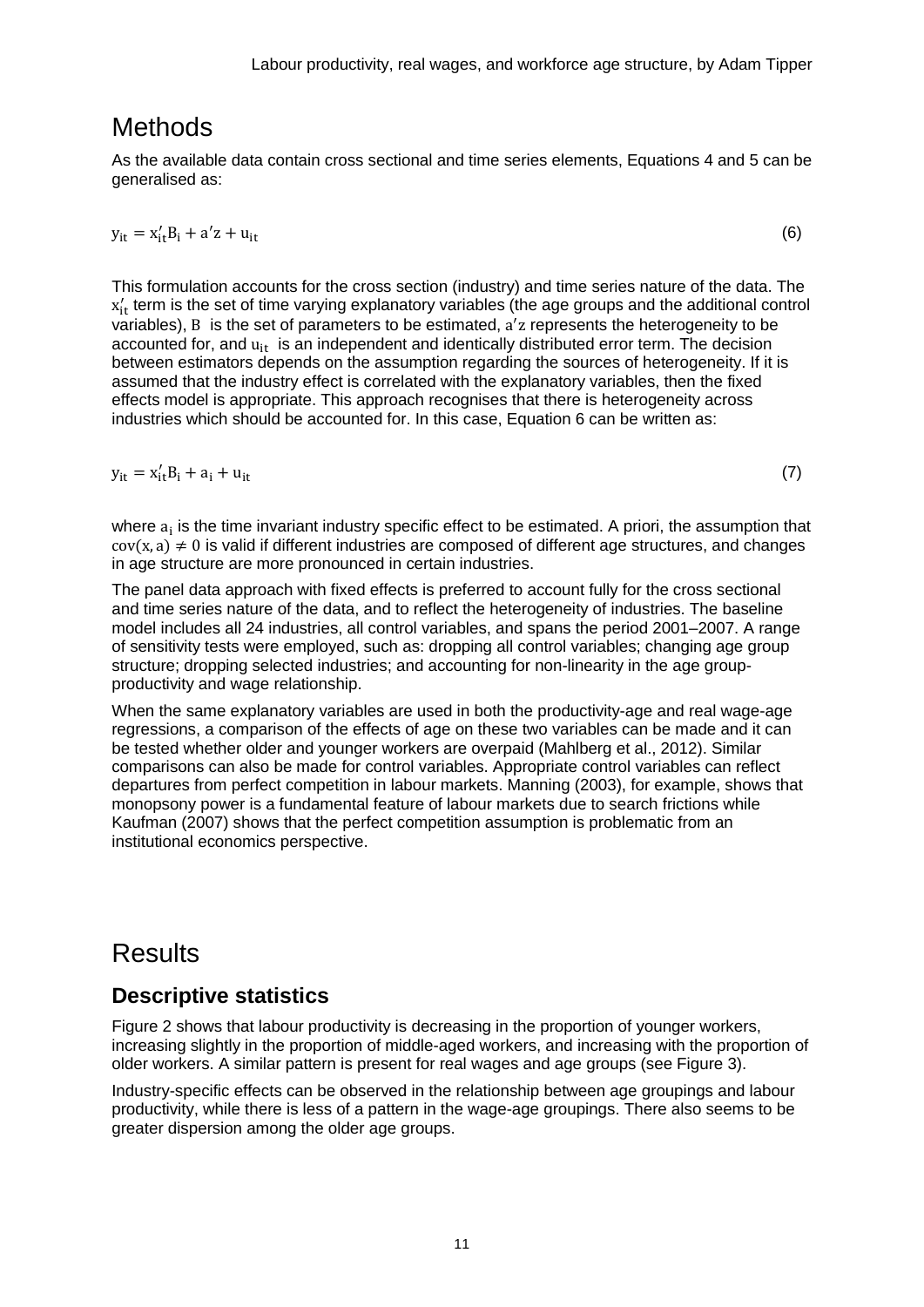



#### **Labour productivity and age group structure** Linear trend

**Figure 3**

#### Linear trend Proportion 0.6  $\cdots$  15–24  $- - - 25 - 44$ 45 plus 0.4  $\begin{tabular}{|c|c|c|} \hline \quad \quad & \quad \quad & \quad \quad \\ \hline \quad \quad & \quad \quad & \quad \quad \\ \hline \quad \quad & \quad \quad & \quad \quad \\ \hline \quad \quad & \quad \quad & \quad \quad \\ \hline \quad \quad & \quad \quad & \quad \quad \\ \hline \quad \quad & \quad \quad & \quad \quad \\ \hline \end{tabular}$ 0.2 0.0 2 2.5 3 3.5 4 Real wages (log)

**Real wages and age group structure**

Source: Author's calculations using Statistics New Zealand data

Table 1 presents the main descriptive statistics of the data. Labour productivity is, on average, greater than that of real wages, but also has greater variability. Statistics NZ (2012a) show that labour productivity ranges from around \$200 per hour paid in communication services to \$13 per hour paid in accommodation, cafes, and restaurants. A productivity-real wage gap appears to be present. The majority of workers are aged between 25 and 44, followed by those aged 45 and over. The ranges indicate that the proportion of those aged 25–44 is relatively similar across industries, but a number of industries employ either a greater share of younger or older workers. Just over one third of the workers are male. This low share could be the result of 'sample selection' by only including measured sector industries or by not accounting for full and part time splits. Total employment from the Household Labour Force Survey, for example, suggests that the workforce is more evenly split by gender.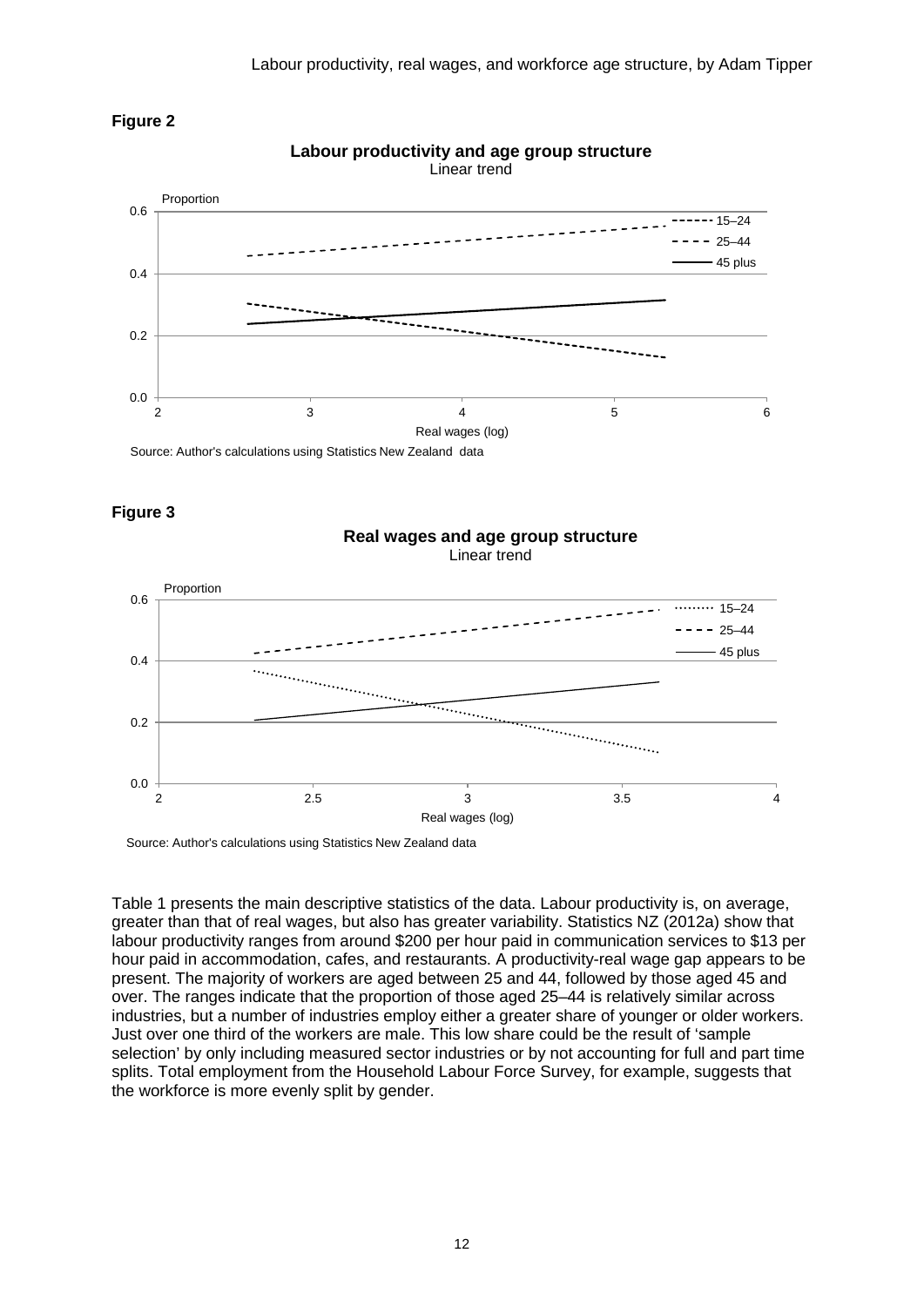#### **Table 1**

| <b>Descriptive statistics (pooled sample)</b>          |       |                       |  |  |  |
|--------------------------------------------------------|-------|-----------------------|--|--|--|
| Variable                                               | Mean  | Standard<br>deviation |  |  |  |
| Log labour productivity                                | 3.65  | 0.70                  |  |  |  |
| Log real wage                                          | 2.93  | 0.29                  |  |  |  |
| Log capital-to-labour ratio                            | 4.31  | 1.17                  |  |  |  |
| Aged 15-24                                             | 0.22  | 0.09                  |  |  |  |
| Aged 25-44                                             | 0.50  | 0.05                  |  |  |  |
| Aged 45 plus                                           | 0.28  | 0.06                  |  |  |  |
| Male proportion                                        | 0.35  | 0.16                  |  |  |  |
| Small firm size proportion                             | 0.36  | 0.18                  |  |  |  |
| Medium firm size proportion                            | 0.23  | 0.08                  |  |  |  |
| Large firm size proportion                             | 0.41  | 0.19                  |  |  |  |
| Worker turnover rate                                   | 16.21 | 5.67                  |  |  |  |
| Source: Author's calculations using Statistics NZ data |       |                       |  |  |  |

#### **Figure 4**



**Age group proportions** By industry, 2007

Figure 4 presents a snapshot of the workforce age structure profile by industry in 2007. Variations across industries are observable. For example, the accommodation, cafes, and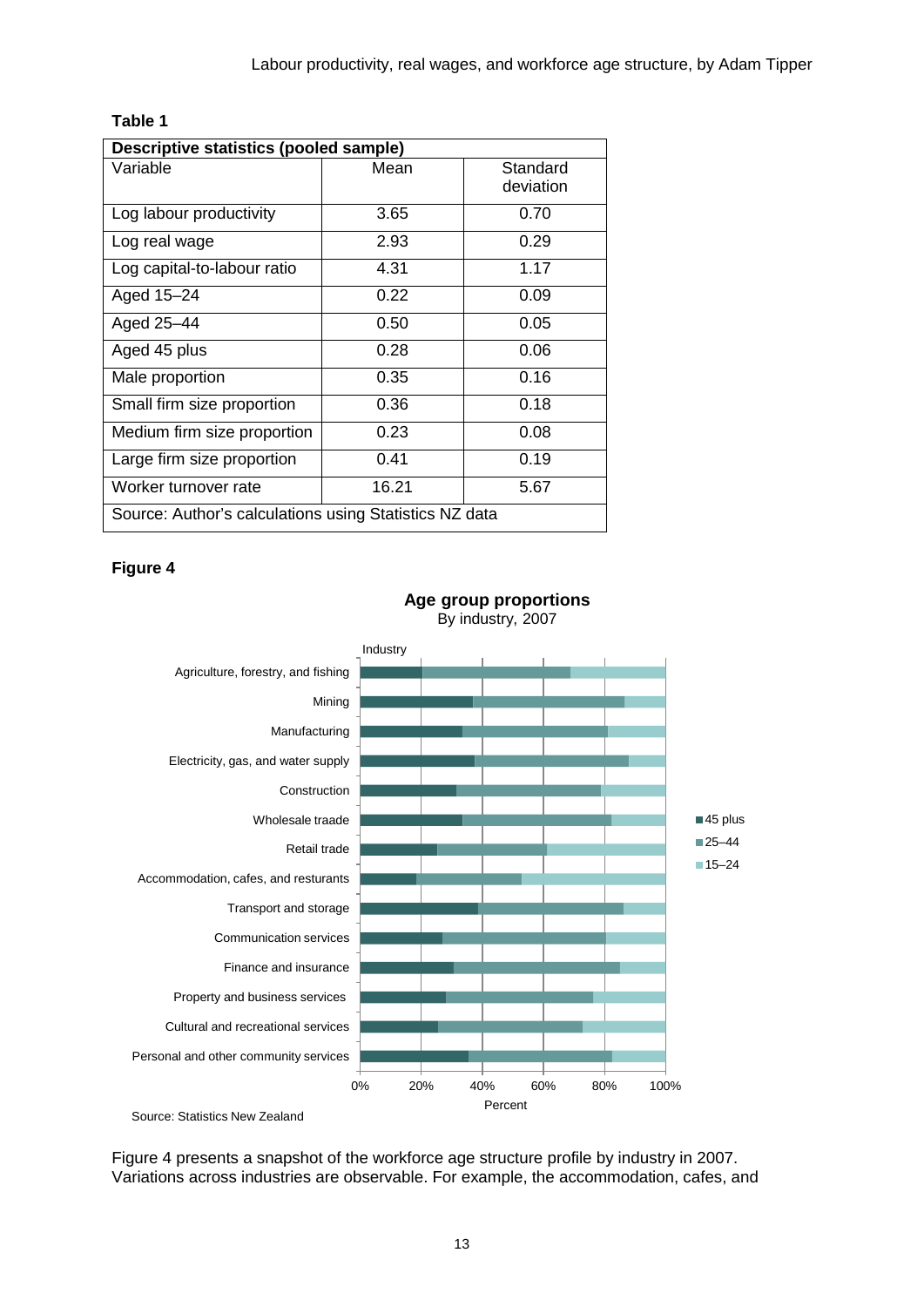restaurants industry has the largest proportion of younger workers, while mining has the lowest. The greatest proportion of older workers is in transport and storage, followed by personal and other community services, and mining.

Across the period 2001–2007, the proportion of older workers increased most in transport and storage, followed by construction and then wholesale trade. The greatest decline in the proportion of younger workers was in agriculture, forestry and fishing. For middle-aged workers, the greatest decline was in construction. In general, most industries aged. Mining, construction, accommodation, cafes, and restaurants were the only industries in which the proportion of younger workers increased relative to older workers. Apart from agriculture, forestry, and fishing, no industry saw an increase in the proportion of middle-aged workers.

### **Econometric results**

The estimates from the fixed effects panel data model (Table 3) show labour productivity to be increasing in the proportion of older workers relative to the proportion of middle-aged workers, and decreasing with the proportion of younger workers relative to the proportion of middle-aged workers. This effect, however, is not significant for either age group. Only the log of the capitallabour ratio and proportion of large firm variables are significant in the labour productivity regression.

| abl<br>r. |  |
|-----------|--|
|           |  |

| Panel data estimates using fixed effects                   |           |              |            |         |                               |         |  |  |
|------------------------------------------------------------|-----------|--------------|------------|---------|-------------------------------|---------|--|--|
|                                                            |           | Productivity | Real wages |         | Productivity-real wage<br>gap |         |  |  |
| Variable                                                   | Estimate  | T-stat       | Estimate   | T-stat  | Estimate                      | T-stat  |  |  |
| Intercept                                                  | $1.12***$ | 2.35         | 0.54       | 0.87    | 0.58                          | 0.88    |  |  |
| Log cap-to-labour ratio                                    | $0.57***$ | 8.32         | $0.42***$  | 4.72    | 0.15                          | 1.58    |  |  |
| Aged 15-24                                                 | $-0.79$   | $-1.55$      | $-2.18**$  | $-3.28$ | $1.39*$                       | 1.95    |  |  |
| Aged 45 plus                                               | 0.26      | 0.80         | $0.95***$  | 2.24    | $-0.69$                       | $-1.52$ |  |  |
| Proportion of male<br>workers                              | 0.91      | 1.22         | 0.66       | 0.68    | 0.25                          | 0.24    |  |  |
| Medium firm size                                           | 0.58      | 1.09         | $1.93**$   | 2.80    | $-1.36*$                      | $-1.84$ |  |  |
| Large firm size                                            | $-1.30**$ | $-3.50$      | $1.34***$  | 2.77    | $-2.64**$                     | $-5.11$ |  |  |
| Worker turnover rate                                       | $-0.01$   | $-1.52$      | $-0.02**$  | $-2.34$ | 0.01                          | 1.09    |  |  |
|                                                            |           |              |            |         |                               |         |  |  |
| F-test for joint<br>significance test of age<br>parameters | 1.48      |              | $7.68**$   |         | $2.98*$                       |         |  |  |
| F-test for no fixed<br>effects                             | 185.27**  |              | $21.64***$ |         | 51.96**                       |         |  |  |
| $R^2$                                                      |           | 0.995        |            | 0.951   |                               | 0.981   |  |  |
| Observations                                               | 175       |              | 175        |         | 175                           |         |  |  |

Symbols: \*\* significant at the 95 percent confidence level \* significant at the 90 percent confidence level.

Table 2 also shows that there is a significant relationship between age groups and real wages. The signs of the coefficients concur with those under the productivity model: however, the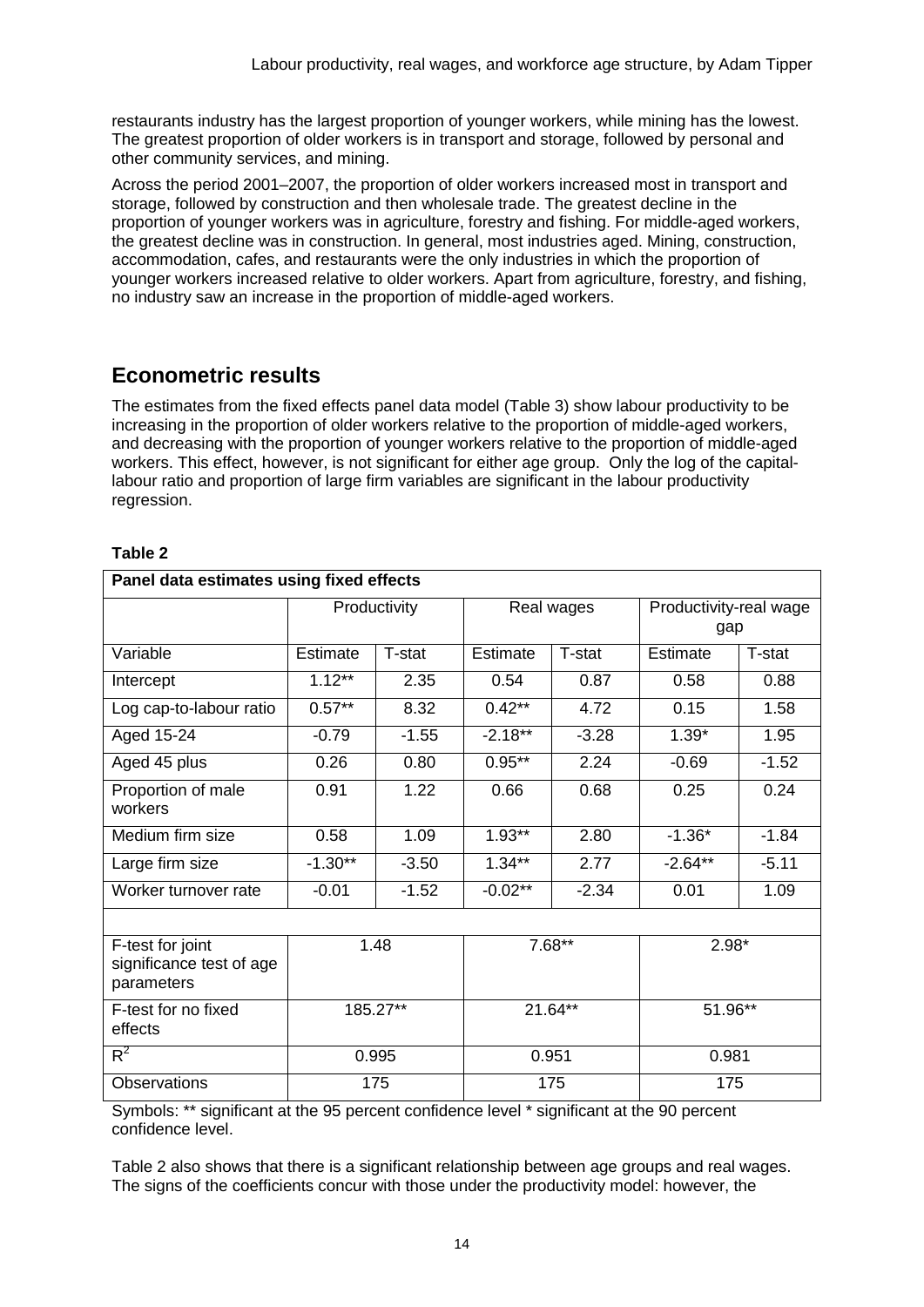magnitude is much greater. Both firm size proportion variables were significant in this model, along with the capital-to-labour ratio and the worker turnover rate. In both the age-productivity and age-wage model, the proportion of male workers variable was insignificant.

The productivity-real wage gap is defined as the logarithm of labour productivity less the logarithm of real wages. A positive coefficient means that the data suggests there is an underpayment of wages relative to labour productivity. A negative coefficient, on the other hand, implies that there is over payment. The final two columns of Table 2 present the estimates for the productivity-real wage gap. The positive sign of the coefficient for younger workers indicates that they are paid less than their productivity would warrant. This is the only variable which shows significant evidence of under payment. Older workers, while paid more, are not being overpaid relative to their productivity. A test for the joint significance of the proportion of younger and older workers suggested that there was no relationship between workforce age structure and labour productivity. However, workforce ageing is significantly related to real wages (at the 95 percent confidence level) and the productivity-real wage gap (at the 90 percent confidence level).

Large and medium firms, on the other hand, are, significantly, paying more to their employees than their productivity dictates. This finding concurs with a number of studies that have shown wages to be increasing with firm size, potentially due to monopsony power (Green, Machin, and Manning, 1996).This analysis shows that the employer size-wage effect holds even after accounting for productivity, which may also reflect labour market imperfections. An alternative possibility is that large firms are able to exploit economies of scale (or scope), and thus use resources more efficiently to allow capital deepening to be the main driver of labour productivity.

The F-test was used to show whether the fixed effects model was appropriate. The null hypothesis that the fixed effects parameters were equal to zero was rejected in all models, highlighting the heterogeneity of industries and the suitability of the fixed effects model.

Results of the sensitivity tests, using fixed effects, are presented in Table 3.<sup>[10](#page-14-0)</sup> In general, the age-productivity profiles were robust to model specification under the fixed effects approach. Dropping all control variables, changing the definition of younger, middle-aged, and older workers, dropping accommodation, cafes, and restaurants, or finance and insurance, and accounting for non-linearity did not affect the finding of the main fixed effects model. Accounting for tenure did not mitigate the effect of ageing on productivity, real wages, or the gap. The tenure variables were insignificant in the productivity model, but significant in the productivity-real wage gap model.

However, younger workers were found to have significantly lower real wages than middle-aged workers in all sensitivity specifications. In only two sensitivity tests were older workers' wage rates found to be statistically similar to those of middle-aged workers. In other words, the data suggests that older workers' wage rates are significantly higher than those for middle-aged workers. In four of the six sensitivity tests, the coefficient for younger workers was found to be significant. This suggests underpayment of younger workers. Evidence for overpayment of older workers was found in just two sensitivity tests.

<span id="page-14-0"></span> $10$  Random effects models were also examined as an alternative estimation method. Some significant effects were found when using random effects. Under this estimation method, a significant negative relationship between younger workers and productivity was found in all specifications except when the definition of age groups was changed. Hausman test results, however, indicated that the random effects model was not appropriate. Given the results of the F-test, discussed earlier, the fixed effects model was preferred. The feasible generalised least squares (FGLS) method was also used on a pooled sample to account for any potential autocorrelation and heteroscedascity. However, there were no observable differences between the results of the fixed effects and FGLS models. Autocorrelation appeared to be present when the data were pooled, but heteroscedasticity was not. It has not been tested whether these specification issues are present at the panel level.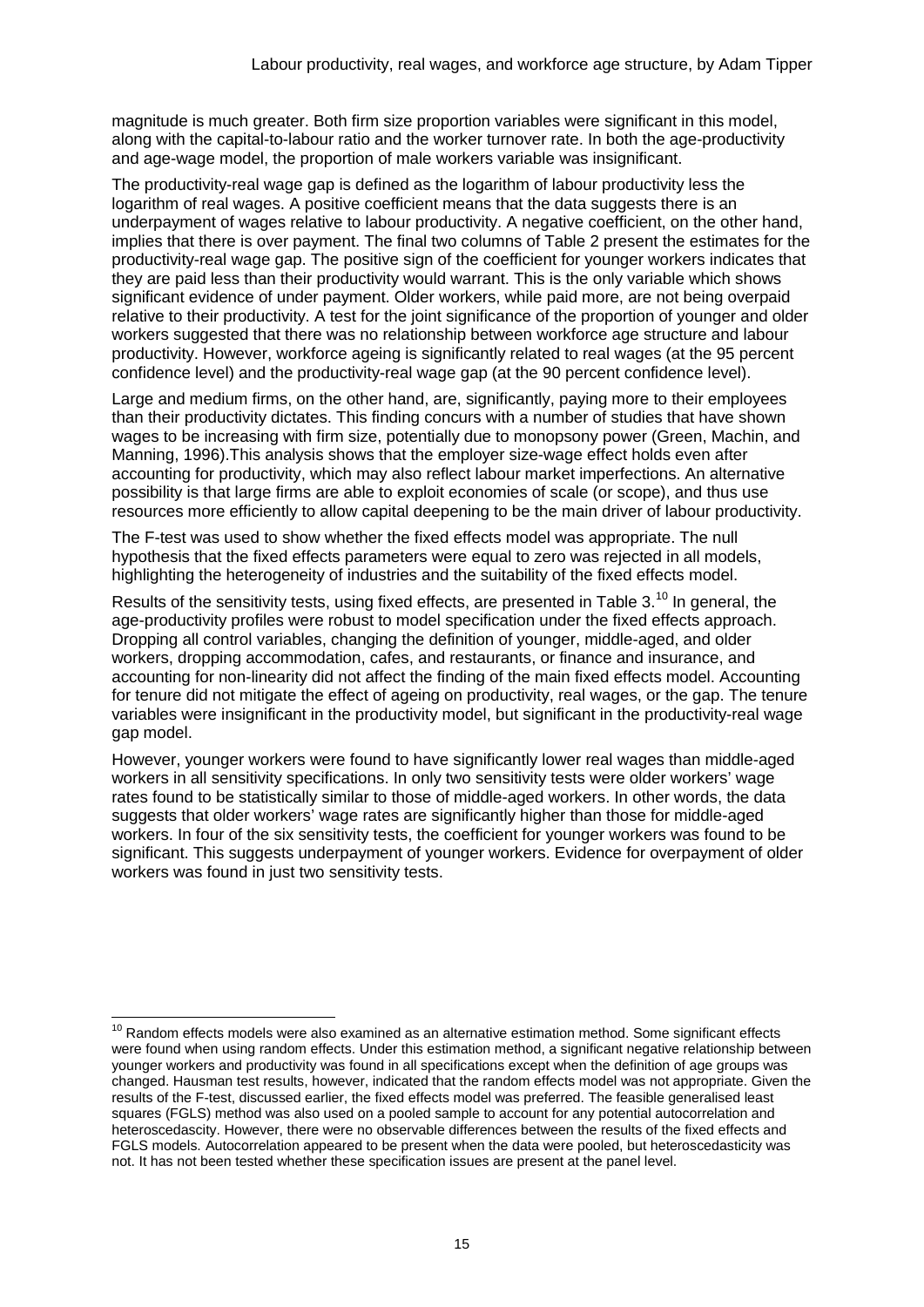| Sensitivity analysis - Age group coefficients for fixed effects model |                       |              |         |            |         |                               |         |
|-----------------------------------------------------------------------|-----------------------|--------------|---------|------------|---------|-------------------------------|---------|
|                                                                       |                       | Productivity |         | Real wages |         | Productivity-real<br>wage gap |         |
| Model                                                                 | Age group<br>variable | Estimate     | T-stat  | Estimate   | T-stat  | Estimate                      | T-stat  |
| Change age<br>group definition                                        | $15 - 29$             | $-0.26$      | $-0.51$ | $-3.34**$  | $-5.29$ | $3.08**$                      | 4.58    |
|                                                                       | 50 plus               | 0.27         | 0.56    | $-0.90$    | $-1.49$ | 1.18                          | 1.83    |
| Drop all control<br>variables                                         | $15 - 24$             | $-0.74$      | $-1.36$ | $-2.19**$  | $-3.42$ | $1.45***$                     | 1.99    |
|                                                                       | 45 plus               | 0.50         | 1.43    | $1.42**$   | 3.45    | $-0.92**$                     | $-1.96$ |
| Non-linearity in<br>age group effect                                  | $15 - 24$ (log)       | $-0.15$      | $-1.17$ | $-0.35**$  | $-2.16$ | 0.20                          | 1.17    |
|                                                                       | 45 plus (log)         | 0.12         | 1.30    | $0.40**$   | 3.32    | $-0.28**$                     | $-2.16$ |
| Account for<br>tenure                                                 | $15 - 24$             | $-0.82$      | $-1.44$ | $-2.96**$  | $-4.09$ | $2.14***$                     | 2.79    |
|                                                                       | 45 plus               | 0.30         | 0.70    | $-0.03$    | $-0.06$ | 0.34                          | 0.57    |
| Exclude<br>accommodation,<br>cafes, and<br>restaurants                | $15 - 24$             | $-0.46$      | $-0.79$ | $-2.45**$  | $-3.25$ | $1.99**$                      | 2.49    |
|                                                                       | 45 plus               | 0.20         | 0.6     | $1.00**$   | 2.30    | $-0.8$                        | $-1.73$ |
| Exclude finance<br>and insurance                                      | $15 - 24$             | $-0.74$      | $-1.46$ | $-2.1***$  | $-3.21$ | 1.37                          | 1.89    |
|                                                                       | 45 plus               | 0.04         | 0.12    | $0.67**$   | 1.57    | $-0.63$                       | $-1.34$ |

#### **Table 3**

Symbols: \*\* significant at the 95 percent confidence level \* significant at the 90 percent confidence level.

# Conclusion

This paper has explored the relationship between workforce age structure, real wages, and productivity in New Zealand between 2001 and 2007. The data suggests that productivity is decreasing in the proportion of younger workers, and slightly increasing in the proportion of older workers, but the effect is not significant. In general, the data suggests that seniority wage schemes are not typical at the industry level, and also that workforce ageing does not necessarily imply any additional labour costs beyond productivity growth. This finding may also have implications for whether seniority wage schemes should be used as a policy lever.

Under the baseline model, significant differences in wage rates across age groups are observed, and younger workers appear to be paid less than their productivity would warrant. This finding concurs with the result from Ioannides' and Pissarides' (1985) model which showed only younger workers are paid less than their marginal products. While this suggests monopsony power may be present, this paper does not directly test the firm level approach of Ioannides and Pissarides so any such inference is merely suggestive. Lazear's (1979) deferred compensation model is not supported in this analysis.

This analysis has assumed that workforce age structure is exogenous. The possibility for reverse causation, however, does exist when data are analysed at the industry-level. This may exist on both the labour demand and labour supply side. For example, high labour productivity industries may choose a workforce that has a mix of ages, while a low labour productivity industry may consist of a greater proportion of younger workers as they are relatively cheaper to employ. Alternatively, higher wages may incentivise labour force participation for older workers. The potential for endogeneiety has not been examined in this analysis, given that the number of observations may be too small to generate reliable estimates using alternative econometric models that can account for this problem in panel data. This is an important limitation if any policy implications are to be drawn from these findings.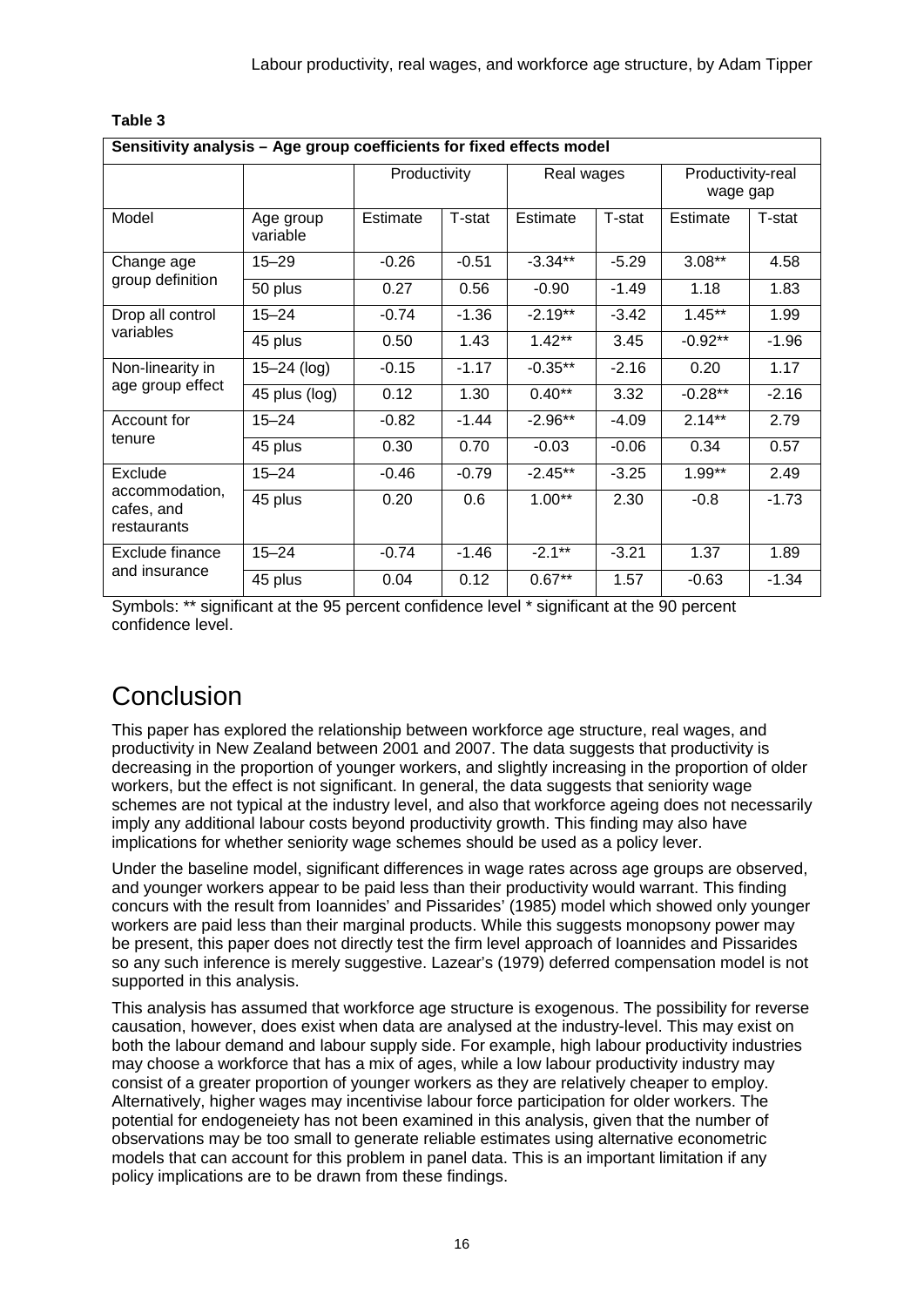Broad age groups have been used in this paper to highlight the relationship between workforce age structure, real wages, and labour productivity. Further work could break down the younger and older age groups into five-year bands. This would capture some of the heterogeneity that may exist at the tails of the age distribution.

## References

Andersson, B, Holmlund, B, and Lindh, T (2002). *Labor productivity, age and education in Swedish mining and manufacturing 1985–96.* Unpublished Paper, Uppsala, Sweden.

Aubert, P and Crépon, B (2007). *Are older workers less productive? Firm-level evidence on ageproductivity and age-wage profiles.* Mimeo.

Bell, M, Blick, G, Parkyn, O, Rodway, P, and Vowles, P (2010). *Challenges and choices: modelling New Zealand's long-term fiscal position.* New Zealand Treasury Working Paper 10/01. Available from [www.treasury.govt.nz](http://www.treasury.govt.nz/publications/research-policy/wp/2010/10-01/twp10-01.pdf)**.**

Börsch-Supan, A, and Weiss, M (2011). *Productivity and age: evidence from work teams at the assembly line.* Mannheim Research institute for the economics of ageing 148.

Boston, J, and Davey, JA (eds) (2006). *Implications of population ageing: Opportunities and risks.* Institute of Policy Studies, School of Government, Victoria University of Wellington, Wellington, New Zealand.

Cataldi, A, Kampelmann, S, and Rycx, F (2011). Productivity-wage gaps among age groups: Does the ICT environment matter? *De Economist*, 159(2), 193–221.

Crépon, B, Deniau, N, and Perez-Duarte, S (2002). *Wages, productivity and worker characteristics: A French perspective*. Mimeo, INSEE*.*

Gardiner, P, Bell, M, and Rodway, P (2012). *Long-term fiscal projections under alternative labour force scenarios*. Paper presented at Population Ageing and Labour Market International Research Workshop, University of Waikato.

Gobel, C, and Zwick, T (2011). *Age and productivity – sector differences?* Centre for European Economic Research Discussion Paper No.11-058.

Green, F, Machin, S, and Manning, A (1996). *The employer size-wage effect: Can dynamic monopsony provide an explanation?* Oxford Economic Papers, 46, 433-455.

Gronqvist, C (2009). *The effect of labour force ageing on productivity in Finland*. Bank of Finland Monetary Policy and Research working paper.

Hellerstein, JK, Neumark, D, and Troske, KN (1999). Wages, productivity and worker characteristics: Evidence from plant level production function and wage equations. *Journal of Labor Economics*, 17, pp.409-446.

Houthakker, HS (1955). The Pareto distribution and the Cobb-Douglas production function in activity analysis. *The Review of Economic Studies* 23(1), pp.27–31.

Hægeland, T, and Klette, TJ (1999). Do higher wages reflect higher productivity? Education, gender and experience premiums in a matched plant-worker data set. In Haltiwanger, JL, Spletzer, JR, Theeuwes, J and Troske, KN *The Creation and Analysis of Employer-Employee Matched Data*, Elsevier Science, Holland.

Haltivanger, JC, Lane, JI and Spletzer, JR (1999). Productivity differences across employers: The roles of employer size, age and human capital. *American Economic Review, Papers and Proceedings*, 89(2), pp.94–98.

Ioannides, Y, and Pissarides, C (1985). Monopsony and the lifetime relation between wages and productivity. *Journal of Labor Economics*, 3(1), pp.91–100.

Ilmakunnas, P, Maliranta, M, and Vainiomäki, J (1999). *The role of employer and employee characteristics for plant productivity.* Helsinki School of Economics and Business Administration Working Paper 223.